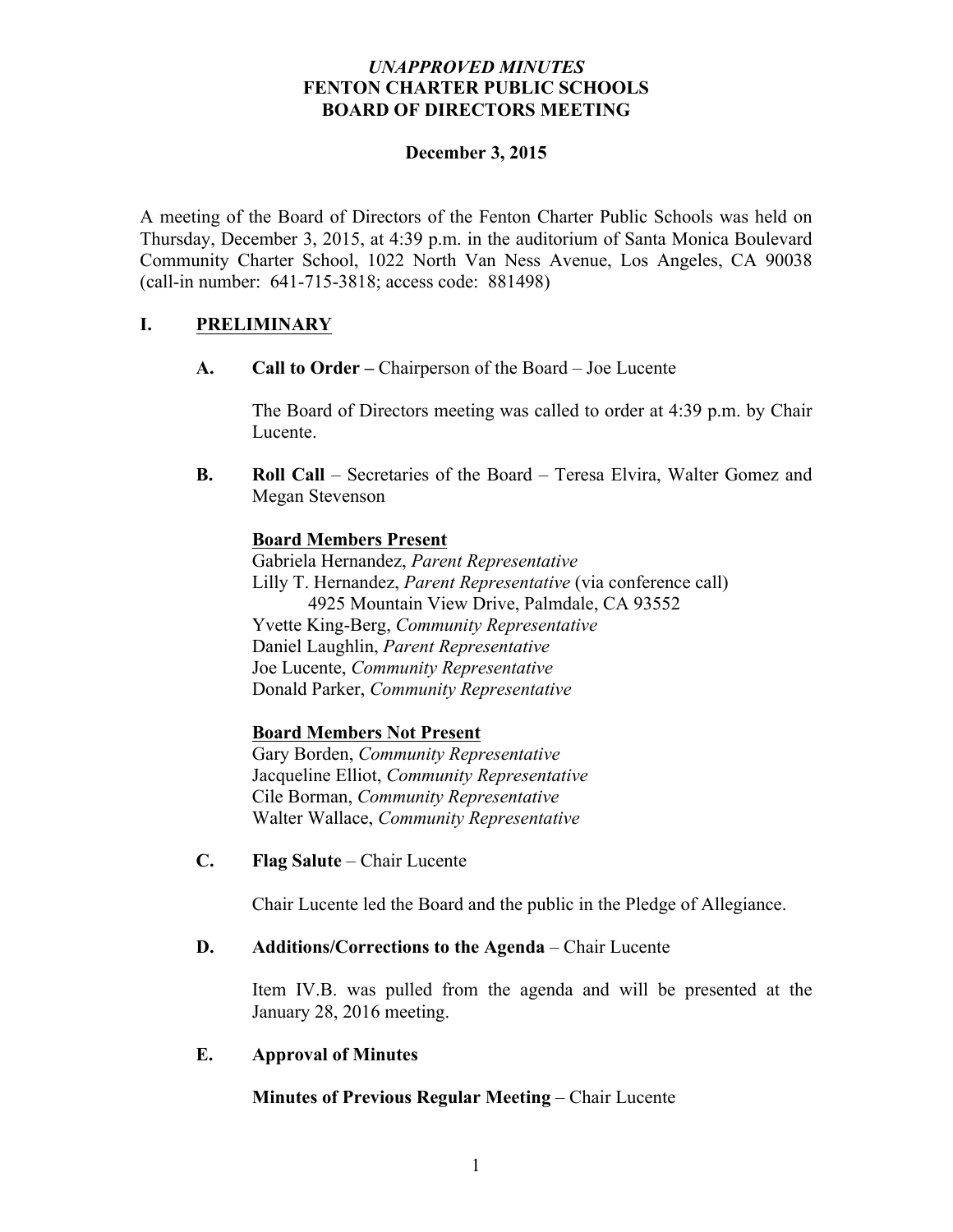On **MOTION** of Donald Parker, **SECONDED** by Gabriela Hernandez and **CARRIED** by a vote of 6 (YES) and 0 (NO), the minutes of the October 22, 2015 Regular Meeting of the Board of Directors were approved.

### **II. COMMUNICATIONS**

#### **A. Presentations from the Public** – Chair Lucente

There were no presentations from the public.

#### **B. Committee/Council Reports**

Minutes of all meetings held by any committee and/or council were sent to the Board Members prior to this meeting.

There were no further reports by committees/councils.

### **C. Treasurer/CFO's Report**

Kristin Dietz, Vice President of EdTec, and Treasurer and CFO of the FCPS, presented monthly, profit and loss statements, revenue, expenditures and a year-to-date projection for the Fenton Charter Public Schools.

#### **D. Directors' Reports**

Fenton Avenue Charter School (FACS) – Stacy Carroll Hutter, Director, reported.

Santa Monica Boulevard Community Charter School (SMBCCS) – Dr. David Riddick, Director, reported.

Fenton Primary Center (FPC) – Richard Parra, Director, reported.

Fenton STEM Academy (STEM) – Jennifer Miller, Director, reported.

Fenton Charter Leadership Academy (FCLA) – Lee Melo, Director, reported.

### **E. Executive Director's Report**

Fenton Charter Public Schools (FCPS) – Irene Sumida, Executive Director, reported.

### **III. CONSENT AGENDA ITEMS**

**A. Recommendation to approve selection of Jessi Tello for the position of Administrative Coordinator at Fenton Avenue Charter School**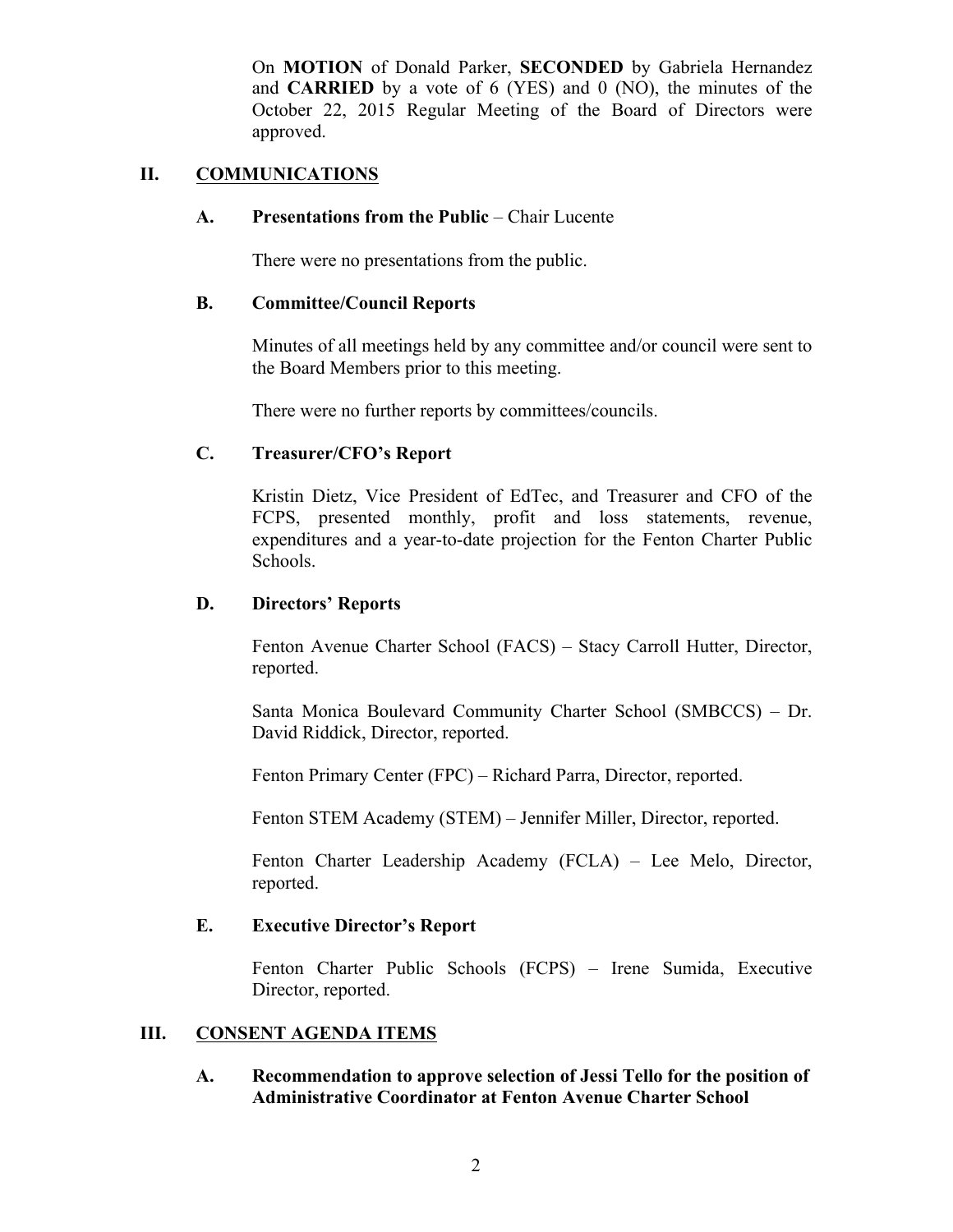On **MOTION** of Gabriela Hernandez, **SECONDED** by Donald Parker and **CARRIED** by a vote of 6 (YES) and 0 (NO), the recommendation to approve the Consent Agenda was approved.

### **IV. ITEMS SCHEDULED FOR ACTION**

#### **A. Recommendation to approve 2015-2016 Educator Effectiveness Funding and Spending Plans for FACS, FPC and SMBCCS**

On **MOTION** of Yvette King-Berg, **SECONDED** by Donald Parker and **CARRIED** by a vote of 6 (YES) and 0 (NO), the recommendation to approve the 2015-2016 Educator Effectiveness Funding and Spending Plans for FACS, FPC and SMBCCS was approved.

## **B. Recommendation to receive and file the June 30, 2015 audit reports for Fenton Avenue Charter School, Fenton Primary Center and Santa Monica Boulevard Community Charter School**

This item was pulled from the agenda and will be presented at the January 28, 2016 regular meeting of the Board of Director.

### **C. Recommendation to receive GASB 45 Valuation Report for Post Retirement Benefits Other than Pensions for the Fenton Charter Public Schools**

On **MOTION** of Donald Parker, **SECONDED** by Daniel Laughlin and **CARRIED** by a vote of 6 (YES) and 0 (NO), the recommendation to receive GASB 45 Valuation Report for Post Retirement Benefits Other than Pensions for the Fenton Charter Public Schools was approved.

## **D. Recommendation to approve FCPS Inventory Control Policy for Fenton Charter Public Schools**

On **MOTION** of Yvette King-Berg, **SECONDED** by Gabriela Hernandez and **CARRIED** by a vote of 6 (YES) and 0 (NO), the recommendation to approve the FCPS Inventory Control Policy was approved.

## **E. Recommendation to approve amendment to Food Services Management Company contract**

On **MOTION** of Yvette King-Berg, **SECONDED** by Donald Parker and **CARRIED** by a vote of 6 (YES) and 0 (NO), the recommendation to approve the amendment to the Food Services Management Company contract was approved.

### **F. Recommendation to approve Education Protection Act spending plan for 2015-2016 school year**